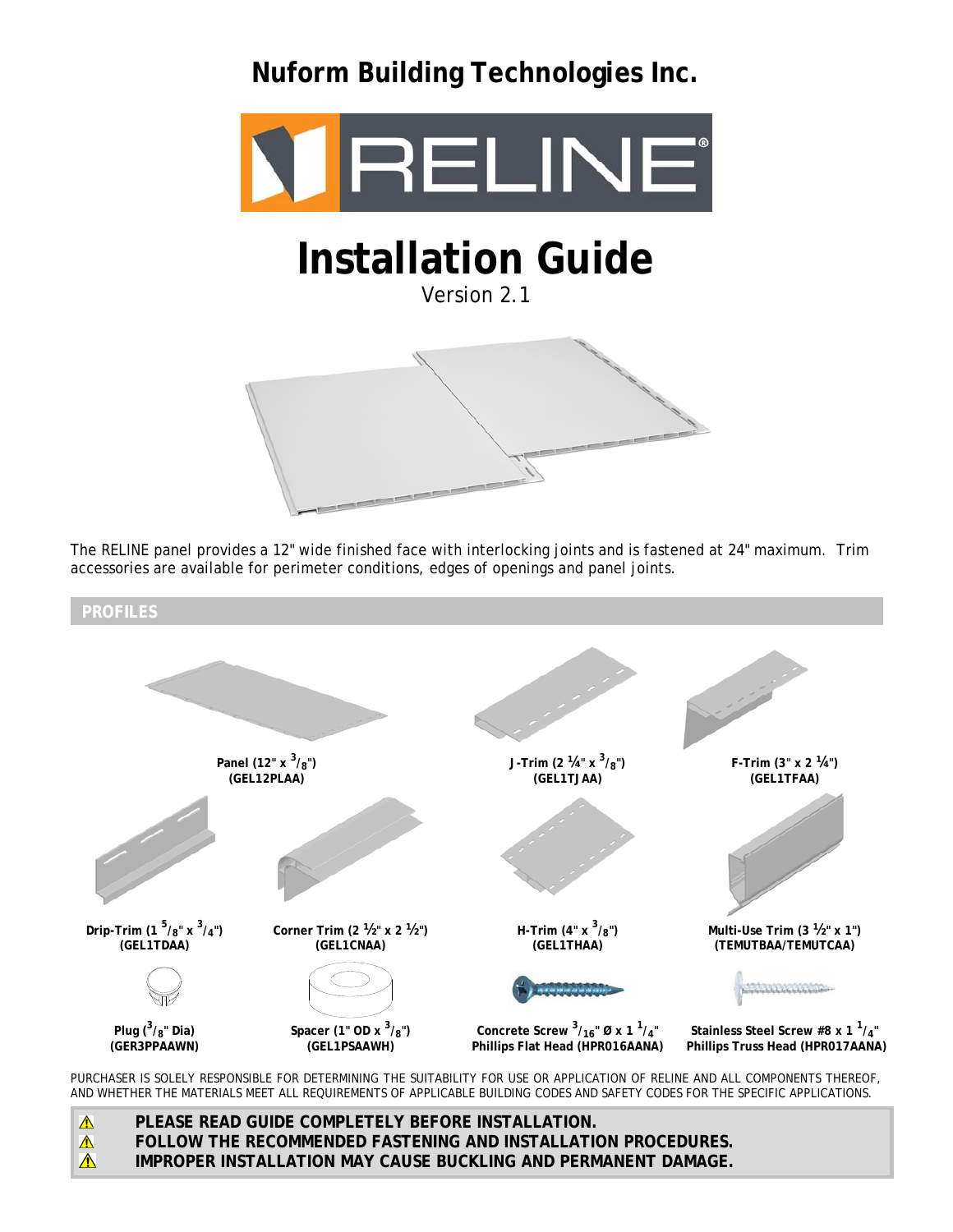





# **IMPROPER STORAGE, IMPROPER INSTALLATION OR INADEQUATE GAPS FOR EXPANSION AND CONTRACTION MAY CAUSE WARPING, BUCKLING AND PERMANENT DAMAGE**

## **STORAGE**

**ALL RELINE MATERIAL SHALL NOT BE TIGHTLY HELD (REMOVE TOP MEMBERS FROM CRATING UPON DELIVERY) AND RELINE SHALL NOT BE STORED IN ENCLOSED HOT SPACES, SINCE THE COMPONENTS MAY DEFORM. STORE MATERIAL LEVEL AND STRAIGHT. WHEN DAILY TEMPERATURES ARE CONSISTENTLY OVER 30°C (86°F), STORE THE MATERIAL IN THE SHADE OR COVER WITH LOOSE TARPS THAT PROVIDE SHADE, BUT DO NOT RESTRICT AIR FLOW.** 

### **INSTALLATION**

- **RELINE SHALL BE INSTALLED AT TEMPERATURES ABOVE 40°F (5°C) AND ALL MATERIAL SHALL BE STORED AT TEMPERATURES ABOVE 40°F (5°C) FOR 24 HOURS, PRIOR TO INSTALLATION.**
- **THE RECOMMENDED MAXIMUM SERVICE TEMPERATURE FOR RELINE IS 122°F (50°C). RELINE SHALL NOT BE DIRECTLY EXPOSED TO FLAME OR RADIANT HEAT SOURCES. GENERALLY, ALL HEATERS, INCL. RADIANT HEATERS SHALL BE SHIELDED AND LOCATED MORE THAN 18" (450 mm) FROM RELINE. CONTACT THE MANUFACTURER OF ANY HEATER OR RADIANT HEATER FOR INSTALLATION DETAILS, HEAT SHIELD REQUIREMENTS AND ALL CLEARANCES FROM RELINE.**
- **A** PROVIDE 14" CLEARANCE MINIMUM AT EACH END OF ALL CEILING PANELS, 12" CLEARANCE MINIMUM **AT TOP OF ALL WALL PANELS AND <sup>1</sup> /32" GAP MINIMUM BETWEEN PANELS AT INTERLOCKING JOINTS. RECOMMENDED CLEARANCES ARE BASED ON A MAXIMUM TEMPERATURE FLUCTUATION OF 72°F (40°C) AND LENGTHS NOT GREATER THAN 16 FT (4.9m).**
- **FOR LENGTHS GREATER THAN 16 FT (4.9m) OR IF RELINE WILL BE SUBJECT TO GREATER TEMPERATURE FLUCTUATIONS, INCREASED CLEARANCES AND OVERSIZED HOLES FOR FASTENERS ARE RECOMMENDED. CONTACT NUFORM® FOR RECOMMENDATIONS TO SUIT OTHER CONDITIONS.**
- **THE MANUFACTURER IS NOT RESPONSIBLE FOR PROBLEMS RELATED TO STORAGE, IMPROPER INSTALLATION OR TEMPERATURE FLUCTUATIONS.**

## **ON RECEIVING RELINE MATERIAL, CHECK AGAINST SHIPPING LIST AND NOTE ANY DISCREPANCIES IMMEDIATELY TO NUFORM. Toll Free 1 - 877-747-9255**

## **RECOMMENDED TOOL LIST**

- Ladders and/or scaffolding
- Work table
- Hammer
- Chalk line
- Utility knife
- Drill (with drill and driver bits)
- Caulking gun
- Caulking/Sealant one part neutral cure, oxime silicone such as: Dow 1199 by DOW CORNING<br>
Dow 1199 by DOW CORNING<br>
Tremsil 600 by TREMCO<br>
phone: 1.800.363.3213 web: www.tremcosealants.c
- Tape measure Putty knife
- **Square**
- **Level**
- Tin snips
- Sliding radial arm saw \*\*

phone: 1.800.363.3213 web: www.tremcosealants.com<br>phone: 1.800.641.0234 web: www.bondaflex.com Bondaflex Sil 200GPN by BONDAFLEX phone: 1.800.641.0234 web: www.bondaflex.com

\*\* Use a fine tooth blade (12 or 16 teeth per inch) with the blade installed in the reverse direction. Some applicators prefer hand-held circular saws with a similar blade installation.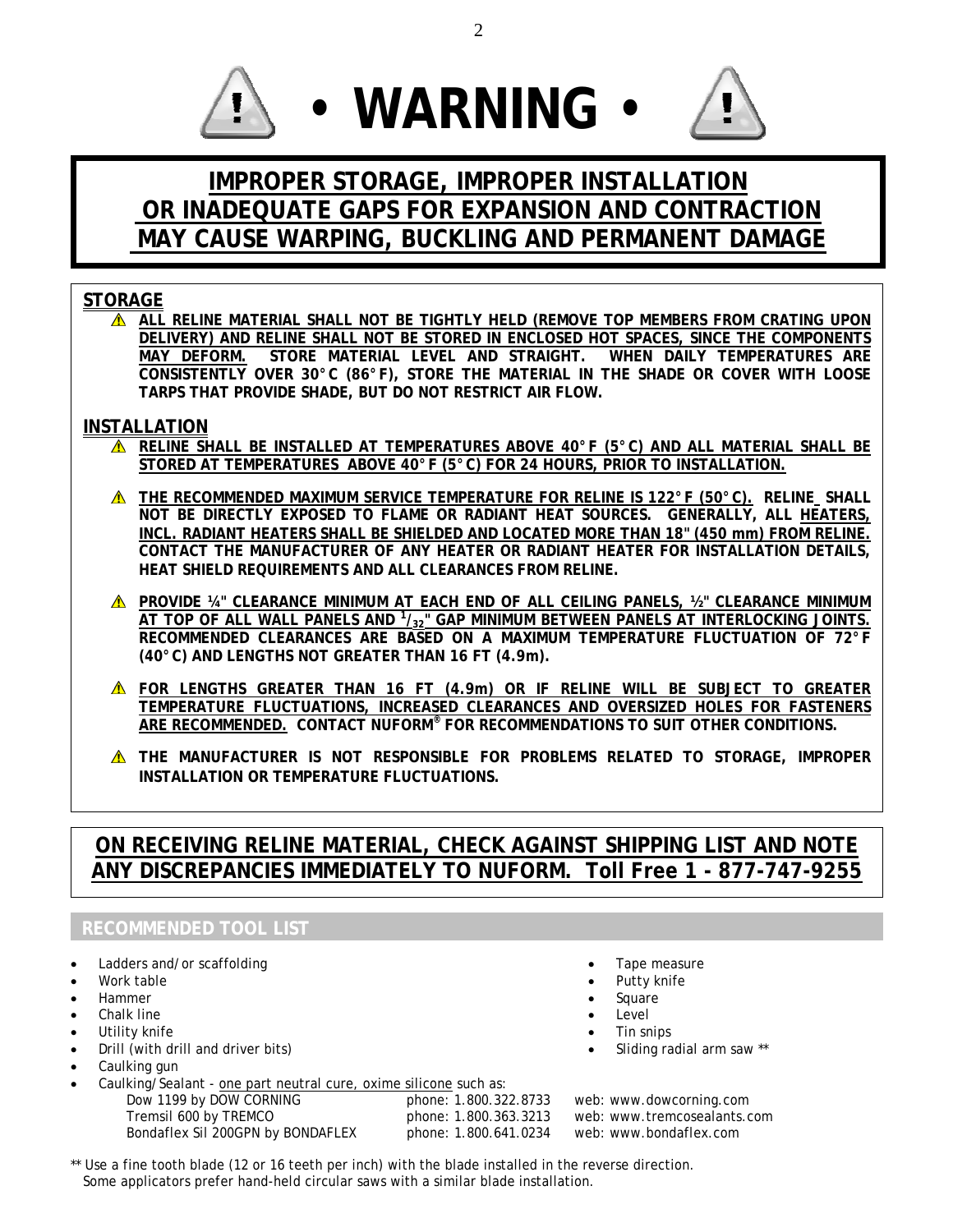#### **RELINE MATERIAL**

1. Panels can be ordered in standard lengths of 12', 14', 16' or 18', or can be ordered cut to size from the factory.

2. When ordering panels cut to size from the factory, ensure that all the wall heights and ceiling dimensions are consistent throughout the building and adjust the dimensions for the recommended clearances. Wall heights and ceiling dimensions may vary due to building irregularities.

3. Panels shall not sit flush with the floor. Panels should be installed a minimum of 1" above the finish floor using the J-Trim or Drip Trim. The Drip Trim is recommended in order to allow for proper drainage if RELINE is installed in an environment where water is present (i.e. car wash or where power washing will occur).

#### **FASTENERS**

1. Use only corrosion-resistant(galvanized, stainless steel or aluminum) nails or screws with a minimum head diameter of  $\frac{3}{8}$ ". The recommended fastener length is 1  $\frac{1}{4}$ " for screws and 1  $\frac{1}{2}$ " nails. **Do not use staples. Do not use Power Nailing guns.** 

#### **PREPARATIONS**

1. Inspect and plan the job in advance. Check surfaces for straightness and install furring, where necessary. Surfaces shall be uniform and straight.

2. RELINE panels shall be supported and fastened every 16" to 24" maximum. Install continuous nailing strips or supports at the perimeter and around all openings to support all trims.

3. If the RELINE panels run parallel to ceiling joists, roof trusses or wall studs, install additional 1" x 3" wood furring or metal strapping at 16" to 24" maximum.

#### **BASIC RULES**

1. All panels shall slide free, after fastening, to allow for expansion and contraction. Allow a minimum of  $\frac{1}{16}$ " (about the thickness of a dime) between the back of the fastener head and the nailing strip of the RELINE panel or the trim.

 $\triangle$  Do not nail tightly. Doing so may cause the **RELINE to be permanently damaged.** 

2. Fasteners shall be not more than 24" apart and located 4" to 6" max. from ends of panels and trims.

3. Always fasten in the center of the slots. If you must fasten near the end of a slot to hit a furring strip, extend the length of the slot with a slot-punch tool or router.

 $\triangle$  Do not fasten at the end of a slot. Doing so may **cause the RELINE panel or trim to be permanently damaged.** 

4. Leave a minimum of  $\mathcal{V}_4$ " clearance at each end of all panels and trims to allow for expansion and contraction.

 $\triangle$  No clearance at ends of panels can cause **ripples in the panel. Doing so may cause the RELINE panel to be permanently damaged.** 

4. Install furring or strapping at the location of butt joints, for support of the H trim.

5. When planning to suspend lighting or other items, install adequate support at each location, as required.

6. Prior to start of installation, install all air barriers and vapour barriers as required. Provide a sealed air/vapour barrier such as 6 mil polyethylene, when necessary.

5. For vertical panels supported at the bottom, provide a minimum of  $\frac{1}{2}$  clearance at top.

**A** Inadequate clearance can cause ripples in the **panel and may cause the RELINE to be permanently damaged.** 

6. **DO NOT FACE FASTEN**, since RELINE panels expand and contract with temperature changes.

**Face fastening can cause ripples in the panel. Doing so may cause the RELINE panel to be permanently damaged.** 

7. Install panels with a slight gap  $(\mathcal{V}_{32})$  between panels at the interlocking joint to allow for expansion and contraction. Use the blade of a putty knife to set the width of the joint.

 $\triangle$  Do not fasten with tight joints in cold weather **or cooler than normal ambient temperatures Doing so may cause the RELINE panel to be permanently damaged.** 

8. Use a one-part, neutral cure, oxime, silicone sealant to seal all corners, to seal around all fixtures and to repair small holes.